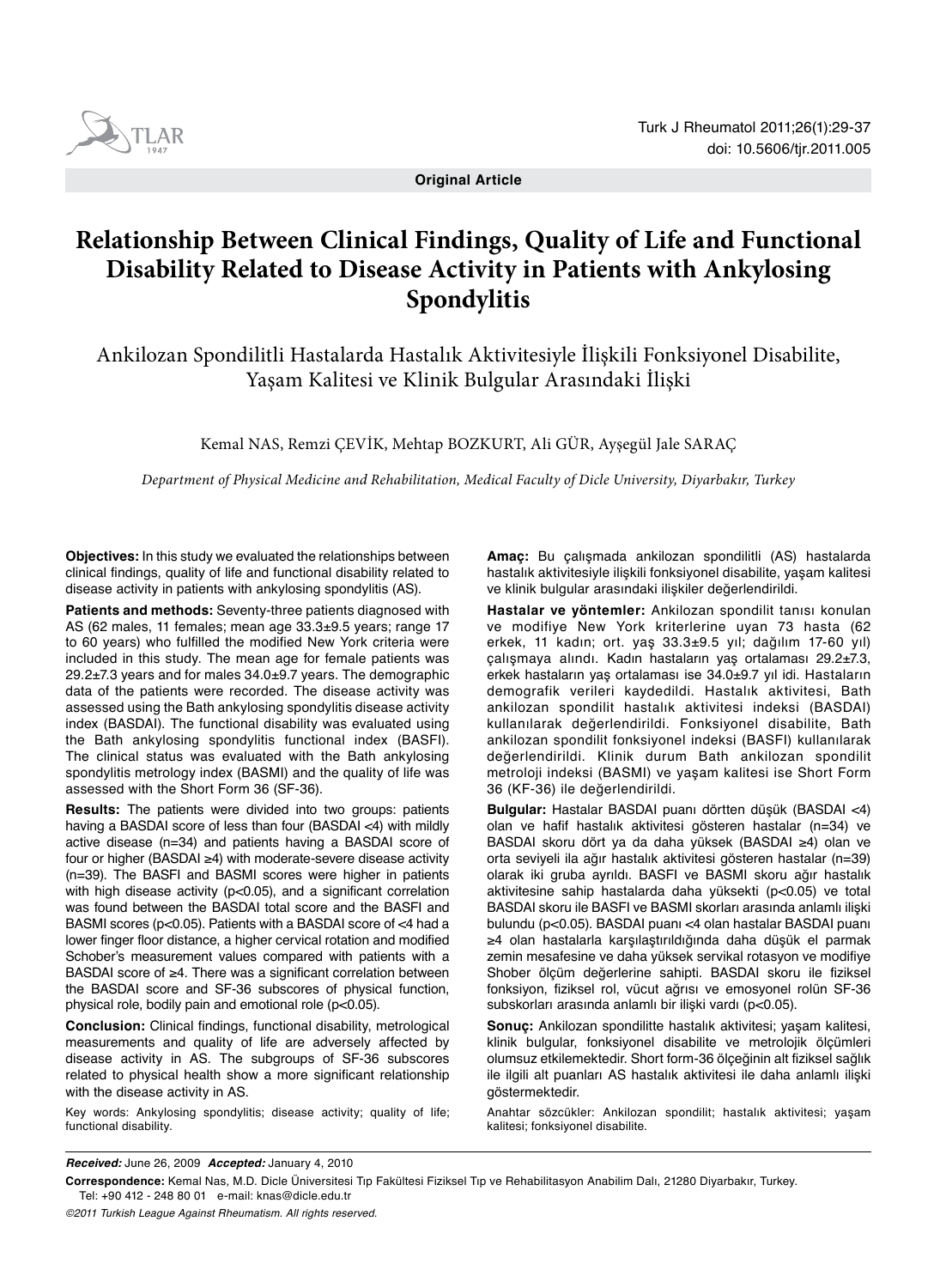Ankylosing spondylitis (AS) is a chronic progressive, inflammatory disease predominantly affecting the sacroiliac joints and spine with possible involvement of other joints, entheses, and extra-articular structures. The pain, limitation of function and presence of organ involvement all contribute to the worsening of the patients' quality of life  $(QoL)$ .[1]

Ankylosing spondylitis has considerable effect on the individual's QoL. In contrast to other rheumatic diseases, the consequences of AS on QoL is less defined.[2,3] The burden of illness in AS results from pain, reduced function and impaired well-being.<sup>[2,3]</sup> The determination of disability and QoL in AS can help to assess illness-related suffering and to develop management strategies. Quality of life measurements objectively reflect the actual effect of the disease on an individual and the extent of suffering.<sup>[2,4]</sup> Some patients reportedly develop functional disorders which have a negative impact on the QoL.<sup>[5]</sup>

The Bath ankylosing spondylitis disease activity index (BASDAI) is widely used as a subjective measure to assess disease activity and has proved to be valid, reproducible and responsive to change.<sup>[6]</sup> The value of combined instruments, such as the Bath ankylosing spondylitis metrology index (BASMI) and BASDAI should be investigated because the combined instruments might not have the same validity in all types of the disease.<sup>[6,7]</sup> The rate at which functional disability worsens during the lifetime of a given patient with AS fluctuates, and there is a significant variability of the progression rate between affected individuals as well.<sup>[1,8-10]</sup>

There is a need to investigate the influence of disease activity on health related QoL along with the clinical and functional condition in patients with AS in order to assess disease management approaches. The aim of the present study was to evaluate the association between clinical findings, QoL and functional disability in relation to disease activity in patients with AS.

# **PATIENTS AND METHODS**

Seventy-three patients with AS (62 males, 11 females; mean age 33.3±9.5 years; range 17 to 60 years) who fulfilled the modified New York criteria<sup>[11]</sup> were included in this study. The mean age for female patients was 29.2±7.3 years and for males 34.0±9.7 years. The demographic data of patients including age, sex, marital status, education and duration of the disease, drug intake and peripheral involvement were recorded. The same physician evaluated all patients.

All patients gave informed consent for participating except for one patient who was 17 year old. For this patient, permission was obtained from his parents.

The Bath ankylosing spondylitis metrology index was applied to all patients.<sup>[12-14]</sup> This index assesses cervical rotation, tragus to wall distance, lumbar side flexion, lumbar flexion (modified Schober's test) and intermalleolar distance. The modified lumbar and dorsal Schober's test, chest expansion, finger-tofloor distance, occiput-to-wall distance, and cervical flexion and extention, and chin-to-chest distance were evaluated. Chest expansion was measured circumferentially around the chest wall at the level of the fourth intercostal space with the subject standing with hands on head and arms flexed in the frontal plane. Chest expansion was recorded in centimeters. The total range of thoracolumbar movement in the sagittal plane was evaluated by the modified Schober's test and finger-to-floor distance.

The Bath ankylosing spondylitis functional index (BASFI) was used to assess the functional disability of the patients. The BASFI is comprised of 10 items based on the ability to perform and cope with activities of daily living. Each is scored on a 10 cm visual analog scale (VAS) reflecting status over the past month. The mean of the 10 scales generates the score, with 10 denoting the worst possible functional status.<sup>[15]</sup>

Disease activity was evaluated by the BASDAI and VAS. The BASDAI is a measurement of disease activity and consists of six questions related to the live symptoms of AS: fatigue, spinal pain, joint pain and swelling, areas of local tenderness and morning stiffness. A 10 cm VAS was used to measure the patient responses to each question. A score between 0 and 10 was obtained for each question and the mean of two questions related to morning stiffness was used. All measurements were performed at noontime, and the same clinician did all patient assessments.<sup>[16-18]</sup> We defined two score levels with a BASDAI score <4 as a mildly active disease (n=34), and a BASDAI score  $\geq 4$ indicating moderate-severe disease activity  $(n=39)$ .<sup>[19]</sup>

Short Form-36 (SF-36) was used to assess healthrelated QoL. The SF-36 is a widely applied generic instrument for measuring health status and consists of eight dimensions: physical functioning, social functioning, physical role, emotional role, mental health, vitality, bodily pain and general health perceptions. Scores range from 0 (worst) to 100 (best) with higher scores indicating better health status.<sup>[20]</sup> Blood samples of the patients were taken to determine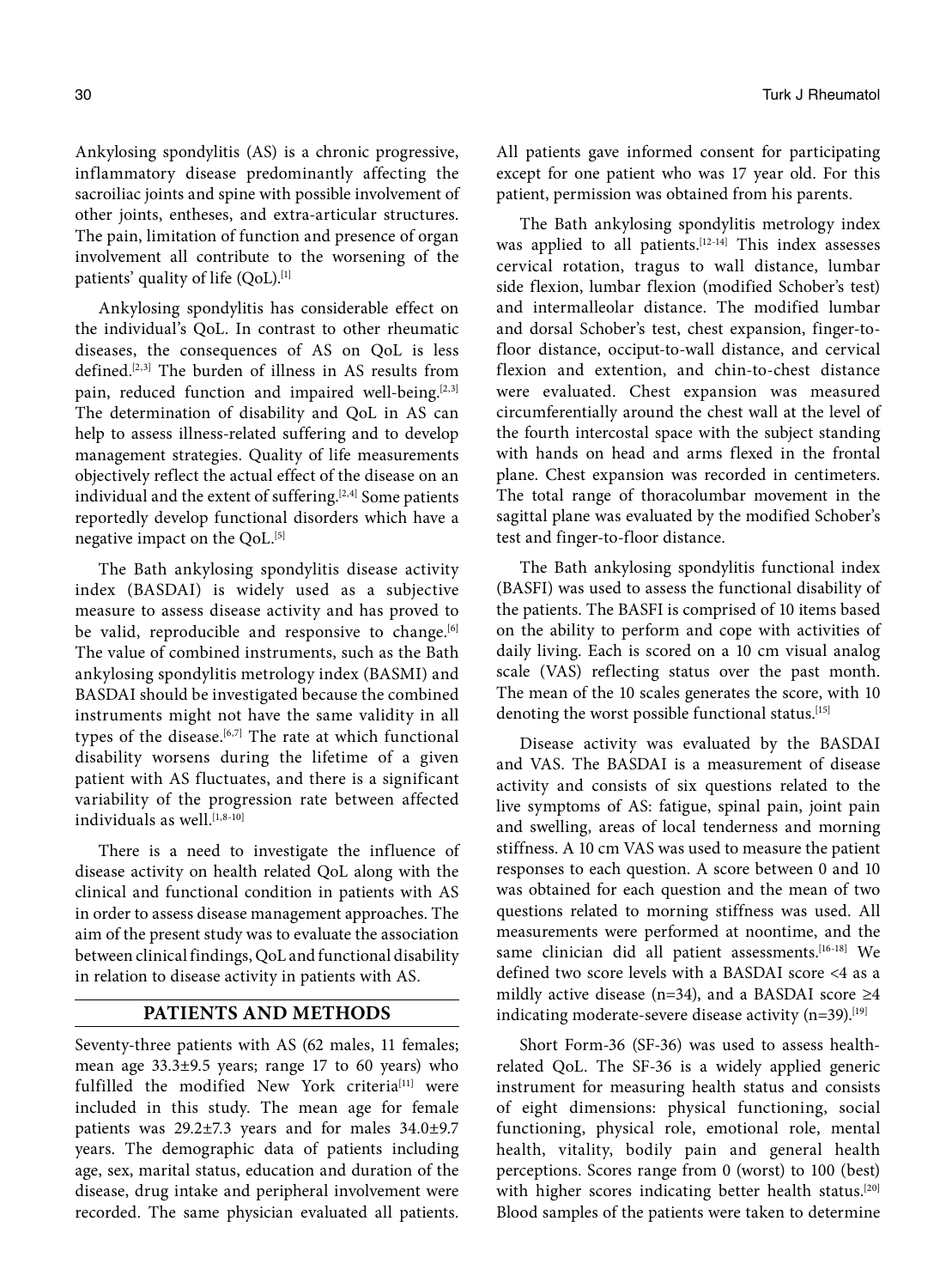hemoglobin (Hb), erythrocyte sedimentation rate (ESR) and C-reactive protein (CRP) levels which are considered important in evaluating disease activity. The ESR was assessed in mm/h using the Westergren method (normal range 0-20) and CRP in mg/I by the turbidimetric method (normal range 0-5).

#### **Statistical analysis**

Statistical package for social sciences software (SPSS Inc., Chicago, Illinois, USA), version 11.0 for windows was used for all statistical analysis. Baseline demographic and clinical characteristics of AS patients who had low and high disease activity were compared using independent samples t-test for parametric variables and Mann Whitney U-test for nonparametric variables. Pearson's and Spearman correlation analyses were used for assessing relationships between results of BASDAI and BASFI, BASMI, SF-36, and clinical and laboratory parameters according to normal or skewed distribution pattern of data respectively. Associations between two categorical variables were measured by Chi-square test. The level of significance was set at P value less than 0.05.

# **RESULTS**

We defined two levels of disease activity. The mean ages of patients according to BASDAI <4 (30 males, 4 females) and BASDAI  $\geq$ 4 (32 males, 7 females) were 34.4±8.9 (range 18 to 58), 31±10.1 (range 17 to 60) years respectively. The ratio of patients who retired from their jobs due to AS was 2.7%. There was hip involvement in 9.6% of the patients and peripheral arthritis in 20 patients (27.4.6%). Of the patients, 49.3% were smokers, and 13.7% had a history of alcohol intake. In addition, 2.7% of the patients had hip arthroplasty resulting from hip involvement related to AS.

The ratio of patients using nonsteroidal antiinflammatory drugs (NSAIDs) was 43.8%. The ratio of patients taking rational disease-modifying antirheumatic drugs (DMARD) was 25.8%, and 12% were taking anti-tumor necrosis factor-alpha (TNF-α) agents. When we investigated the combination therapy, 56.7% of the patients were receiving an additional drug and 17.9% had two additional drugs in combination. The most commonly used DMARD was sulphasalazine (SLZ).

There was extra-articular involvement in 21.9% of the patients. The rate of ocular involvement was 5.61%, heart involvement 4.1%, gastrointestinal system involvement was 6.08% and thyroid disease was 2.7%. Patients' complaints on admission were low back pain (75.3%), peripheral arthritis (9.6%), low back pain and peripheral arthritis (4.1%), enthesopathy (5.5%) and extra-articular involvement (5.5%). Of all patients, 53.4%

| Variable                                           | $Mean \pm SD$   | Median         | Range          |
|----------------------------------------------------|-----------------|----------------|----------------|
| Age (years)                                        | $33.3 \pm 9.5$  | 31             | $(17-60)$      |
| Pain                                               | $5.3 \pm 2.8$   | 5              | $(0-10)$       |
| Patient's global assessment                        | $5.2 \pm 2.9$   | 50             | $(0-100)$      |
| Physician's global assessment                      | $5.0 \pm 2.6$   | 50             | $(0-100)$      |
| Morning stiffness                                  | $42.1 \pm 31.3$ | $\mathbf{1}$   | $(0-101)$      |
| Diagnosis duration (years)                         | $5.9 \pm 6.8$   | $\overline{4}$ | $(0-40)$       |
| Bath ankylosing spondylitis functional index       | $4.1 \pm 2.7$   | 4.3            | $(0-9.9)$      |
| Bath ankylosing spondylitis disease activity index | $4.0 \pm 2.4$   | 4.4            | $(0-9.2)$      |
| Bath ankylosing spondylitis metrology index        | $3.8 \pm 2.5$   | $\overline{4}$ | $(0-9)$        |
| Tragus to wall                                     | $15.8 \pm 6.8$  | 9              | $(9-50)$       |
| Cervical rotation                                  | $52.7 \pm 22.0$ | 87.5           | $(2.5-90)$     |
| Lumbar flexion                                     | $3.6 \pm 2.6$   | 12             | $(0-12)$       |
| Lumbar side flexion                                | $9.9 \pm 10.0$  | 61             | $(0-61)$       |
| Intermalleolar                                     | $94.4 \pm 26.6$ | 149.40         | $(10.6 - 160)$ |
| Chest expansion, (cm)                              | $3.4 \pm 1.7$   | 9              | $(0-9)$        |
| Finger-to-floor distance, (cm)                     | $21.6 \pm 16.7$ | 64             | $(0-64)$       |
| Cervical flexion;                                  |                 |                |                |
| Chin-to-chest distance, (cm)                       | $2.9 \pm 2.3$   | 11             | $(0-64)$       |
| Cervical extension, (cm)                           | $6.9 \pm 7.6$   | 48             | $(0-48)$       |
| Erythrocyte sedimentation rate (mm/Hg)             | $23.0 \pm 24.1$ | 13             | $(2-89)$       |
| C-reactive protein $(mg/L)$                        | $14.5 \pm 45$   | 6.8            | $(1-87)$       |
| Hg (g/dl)                                          | 18.7±29.7       | 13.9           | $(9-233)$      |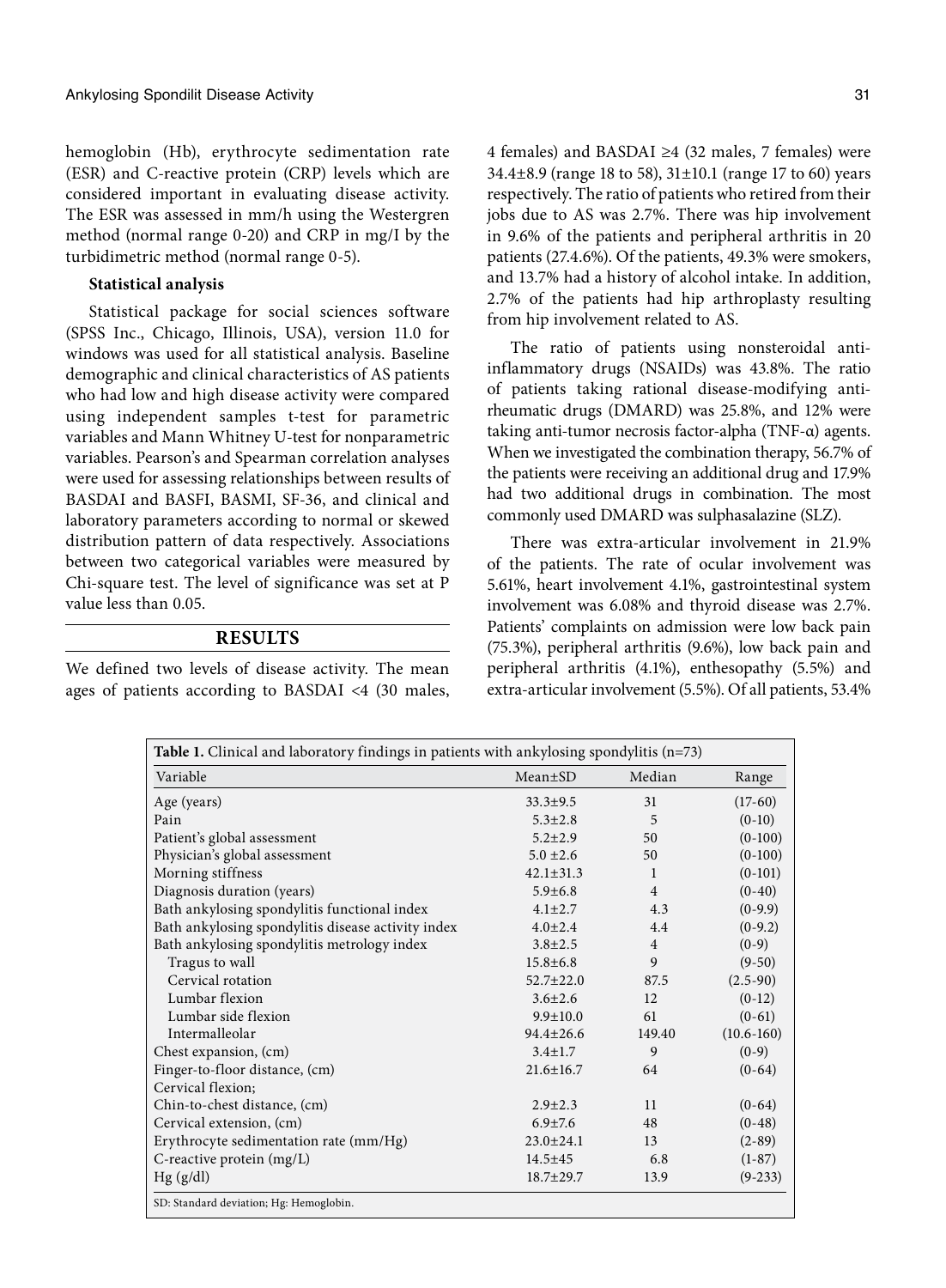| Table 2. Characteristics of the patients according to Bath ankylosing spondylitis disease activity index scores                                                                                                                                                                                                                       |                    |                 |      |                        |              |                 |               |                    |            |
|---------------------------------------------------------------------------------------------------------------------------------------------------------------------------------------------------------------------------------------------------------------------------------------------------------------------------------------|--------------------|-----------------|------|------------------------|--------------|-----------------|---------------|--------------------|------------|
|                                                                                                                                                                                                                                                                                                                                       | BASDAI <4 $(n=34)$ |                 |      | BASDAI $\geq 4$ (n=39) |              |                 | $\mathcal{P}$ |                    |            |
|                                                                                                                                                                                                                                                                                                                                       | $\mathbf n$        | $Mean \pm SD$   |      | Median (min.-max.)     | $\mathsf{n}$ | Mean±SD         |               | Median (min.-max.) |            |
| Age                                                                                                                                                                                                                                                                                                                                   |                    | $34.4 \pm 8.9$  | 32   | $(18-58)$              |              | $32.4 \pm 10.1$ | 34            | $(17-60)$          | 0.254      |
| Sex                                                                                                                                                                                                                                                                                                                                   |                    |                 |      |                        |              |                 |               |                    |            |
| Male                                                                                                                                                                                                                                                                                                                                  | 30                 |                 |      |                        | 32           |                 |               |                    | 0.527      |
| Female                                                                                                                                                                                                                                                                                                                                | $\overline{4}$     |                 |      |                        | 7            |                 |               |                    | 0.527      |
| $ESR$ (mm/Hg)                                                                                                                                                                                                                                                                                                                         |                    | $16.0 \pm 17.8$ | 12   | $(2-75)$               |              | $29.7 \pm 27.5$ | 16            | $(2-89)$           | 0.197      |
| C-reactive protein (mg/dl)                                                                                                                                                                                                                                                                                                            |                    | $8.5 + 9.1$     | 4.5  | $(1-38.4)$             |              | $19.5 \pm 23.3$ | 9.7           | $(1-87)$           | 0.077      |
| Hg(g/dl)                                                                                                                                                                                                                                                                                                                              |                    | $13.9 \pm 1.7$  | 14   | $(9.3 - 16.4)$         |              | $13.5 \pm 1.5$  | 13.7          | $(9-16.7)$         | 0.319      |
| <b>BASFI</b>                                                                                                                                                                                                                                                                                                                          |                    | $2.7 + 2.4$     | 2.15 | $(0-8.6)$              |              | $5.4 + 2.4$     | 5.5           | $(0.5-9.9)$        | $0.000***$ |
| <b>BASMI</b>                                                                                                                                                                                                                                                                                                                          |                    | $3.1 \pm 2.5$   | 3    | $(0-9)$                |              | $4.3 \pm 2.3$   | 5             | $(0-9)$            | $0.039*$   |
| <b>BASDAI</b>                                                                                                                                                                                                                                                                                                                         |                    | $2.5 \pm 1.9$   | 2.3  | $(0-7.6)$              |              | $5.5 \pm 1.7$   | 5.4           | $(1.4-9.2)$        | $0.000***$ |
| Patient's global VAS                                                                                                                                                                                                                                                                                                                  |                    | 35.9±29.5       | 35   | $(0-100)$              |              | $66.4 \pm 24.5$ | 60            | $(0-100)$          | $0.000***$ |
| Physician's global VAS                                                                                                                                                                                                                                                                                                                |                    | $35.4 \pm 26.1$ | 45   | $(0-90)$               |              | $62.8 \pm 18.3$ | 60            | $(0-100)$          | $0.000***$ |
| Visual analog scale (pain)                                                                                                                                                                                                                                                                                                            |                    | $41.0 \pm 2.8$  | 40   | $(0-100)$              |              | $63.1 \pm 24.5$ | 60            | $(0-100)$          | $0.001***$ |
| Onset of first symptom (year)                                                                                                                                                                                                                                                                                                         |                    | $11.5 \pm 9.0$  | 9.5  | $(2-40)$               |              | $10.9 \pm 7.7$  | 10            | $(1-34)$           | 0.973      |
| Duration since diagnosis (year)                                                                                                                                                                                                                                                                                                       |                    | $6.7\pm8.4$     | 4.5  | $(1-40)$               |              | $5.2 \pm 5.1$   | 3             | $(0-20)$           | 0.699      |
| Age at onset of inflammatory                                                                                                                                                                                                                                                                                                          |                    |                 |      |                        |              |                 |               |                    |            |
| Back pain                                                                                                                                                                                                                                                                                                                             |                    | $22.1 \pm 6.9$  | 21.5 | $(10-36)$              |              | $20.6 \pm 6.9$  | 20            | $(7-35)$           | 0.355      |
| BASDAI: Bath ankylosing spondylitis disease activity index; SD: Standard deviation; Min.: Minimum; Max.: Maximum; ESR: Erythrocyte sedimentation rate; BASFI:<br>Bath ankylosing spondylitis functional index; BASMI: Bath ankylosing spondylitis metrology index; Hg: Hemoglobin. VAS: Visual analog scale; *: p<0.05; ***: p<0.001. |                    |                 |      |                        |              |                 |               |                    |            |

were employed, 26% were unemployed and 2.7% retired early.

The patients were divided into two groups according to disease activity by using BASDAI <4 and BASDAI ≥4 for classification. The clinical and laboratory findings of the patients are shown in table 1, and the characteristics of the patients according to BASDAI scores in table 2.

The correlation between disease activity level and some clinical, metrological, functional and laboratory parameters is seen in table 3. The BASDAI score was found to be significantly correlated with morning stiffness duration ( $r=0.609$ ), VAS for pain ( $r=0.746$ ), patient's global assessment (r=0.698), physician's global assessment (r=0.750), BASMI score (r=0.318), BASFI score (r=0.507), ESR (r=0.497) and CRP level (r=0.450). Age, disease duration and duration since diagnosis were not found to be associated with disease activity scores (p>0.05).

The correlation between disease activity level and SF-36 subscores in patients with AS is given in table 4. There was a significant relationship between BASDAI score and physical function (r=–0.788), physical role  $(r=-0.593)$ , bodily pain  $(r=-0.634)$  and emotional role  $(r=-0.581)$ .

Comparisons of metrological measurements of patients' subgroups having BASDAI score <4 and BASDAI score ≥4 are seen in table 5. No significant differences were found in tragus to wall distance, lumbar Schober's measurement, lumbar side flexion, intermalleolar distance, chest expansion, cervical flexion and cervical extension between patients with BASDAI scores <4 and  $\geq 4$  (p>0.05). However, patients with BASDAI score<4 had lower finger-to-floor distance, and higher cervical rotation and modified Schober's measurement compared with patients having BASDAI score  $\geq$ 4 (p<0.05; Table 5).

Comparison of clinical parameters according to BASDAI score  $(4, 24)$  in patients with AS is shown in table 6. Daily low back pain complaint (p=0.026), improved low back pain with rest (p=0.008) and awakening at night because of pain (p=0.008) were significantly higher in patients having BASDAI scores  $\geq 4$  (p<0.05; Table 6).

#### **DISCUSSION**

The recent development of valid and reliable outcome measures for AS disease activity, functional impairment and metrology has improved the assessment of disease status.[21,22] These outcome measurements not only provide excellent tools for AS research, but they also present the opportunity to enhance health status assessment and patient care in the clinical setting.<sup>[23]</sup>

The patient-based instruments (like BASDAI) have been accepted as the gold standard in assessment of disease activity in recent years.[24-26] We also used BASDAI as a disease activity parameter. We divided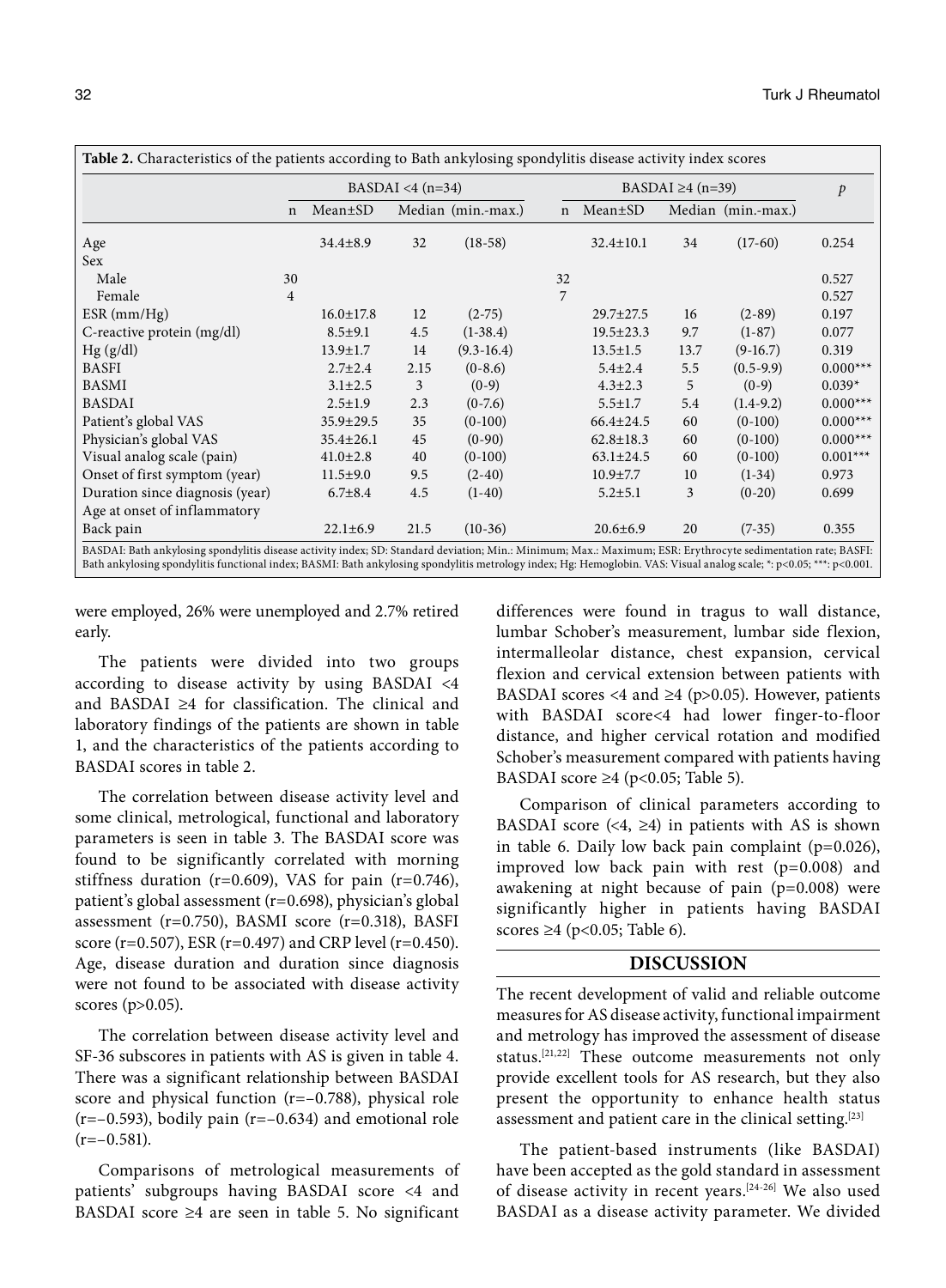the patients into two groups according to disease activity: a mildly active group BASDAI <4 and a moderate-severe disease group BASDAI ≥4.[1,2,27,28] Bodur et al.<sup>[24]</sup> reported that the disease activity rate of patients with BASDAI ≥4 was 52.4%. Forejtová et al.<sup>[1]</sup> and Oniankitan et al.<sup>[27]</sup> reported that the activity rate of patients with BASDAI ≥4 was 57% and 53% respectively. The authors emphasized that these patients could be candidates for biologic therapies.<sup>[24,27]</sup> In our assessment, the activity rate of patients with BASDAI  $\geq$ 4 was 53.4%. Thus, the disease was active in more than half of the cases. Therefore, the high disease activity of patients with AS would be useful in the determination of potential candidates for the new biological treatment.

**Table 3.** Correlation between disease activity level and some clinical, metrological, functional and laboratory parameters

|                                        | <b>BASDAI</b> total score |
|----------------------------------------|---------------------------|
| Age                                    |                           |
| r                                      | $-0.100$                  |
| $\mathcal{P}$                          | 0.400                     |
| Duration of first symptom onset        |                           |
| r                                      | 0.007                     |
| $\mathcal{P}$                          | 0.950                     |
| Duration since diagnosis               |                           |
| r                                      | 0.076                     |
| $\mathcal{P}$                          | 0.530                     |
| Morning stiffness duration             |                           |
| r                                      | $0.609**$                 |
| $\mathcal{P}$                          | 0.000                     |
| Visual analog scale (pain)             |                           |
| r                                      | $0.746**$                 |
| $\mathcal{P}$                          | 0.000                     |
| Patient's global visual analog scale   |                           |
| r                                      | $0.698**$                 |
| $\mathcal{P}$                          | 0.000                     |
| Physician's global visual analog scale |                           |
| r                                      | $0.750**$                 |
| $\mathcal{P}$                          | 0.000                     |
| <b>BASMI</b>                           |                           |
| r                                      | $0.318**$                 |
| $\mathcal{P}$                          | 0.006                     |
| <b>BASFI</b>                           |                           |
| r                                      | $0.597**$                 |
| $\mathcal{D}$                          | 0.000                     |
| Erythrocyte sedimentation rate         |                           |
| r                                      | $0.497**$                 |
| $\mathcal{P}$                          | 0.000                     |
| C-reactive protein                     |                           |
| r                                      | $0.450**$                 |
| $\mathcal{P}$                          | 0.000                     |

Ankylosing spondylitis generally affects younger patients. The male to female ratio was reported as 2:1, 3:1 and 2.5:1 in different studies, but our determined ratio was 5.6:1. The male to female ratio has been reported to be higher (7.2:1 and 9.2:1) in Asian countries.<sup>[23,24,29]</sup>

Ankylosing spondylitis is known to affect working ability which leads to disability in affected patients. Zink et al.<sup>[3]</sup> estimated 8.7% unemployment and 10.4% early retirement in AS patients from the German database. $[2,3]$  In a study assessing the working ability of AS patients, only 30% were found to be unable to work at all.<sup>[2]</sup> Dalyan et al.<sup>[30]</sup> concluded that 73% of AS patients were still in gainful employment and 15% were unemployed.[2,30] In this study, the results of our data were similar to those of previous studies in which 53.4% of the patients were employed and the rates of unemployed and early retirement were estimated at 26% and 2.7% respectively. Employed patients mostly had BASDAI <4 (61.7%), whereas unemployed patients had BASDAI  $\geq 4$ (30.7%). This can be explained by severe disease activity, and, in part, by the education, socioeconomic factors and various work-related factors that substantially contributed to withdrawal from the labor force in AS patients.

Physical function† r  $-0.788**$ <br>  $0.002$ *p* 0.002 Physical role† r  $-0.593*$ *p* 0.042 Vitality† r –0.072 *p* 0.823 General health†  $r = -0.237$ *p* 0.457 Bodily pain† r  $-0.634*$ *p* 0.027 Social functional†  $r = -0.380$ *p* 0.223 Emotional role‡ r  $-0.581*$ *p* 0.048 Mental health† r 0.309 *p* 0.328 †; With Pearson's correlation analysis; ‡; With Spearman correlation analysis; \*: p<0.05; \*\*: p<0.01. BASDAI

**Table 4.** Correlation between disease activity level and Short Form-36 subscores in patients with ankylosing spondylitis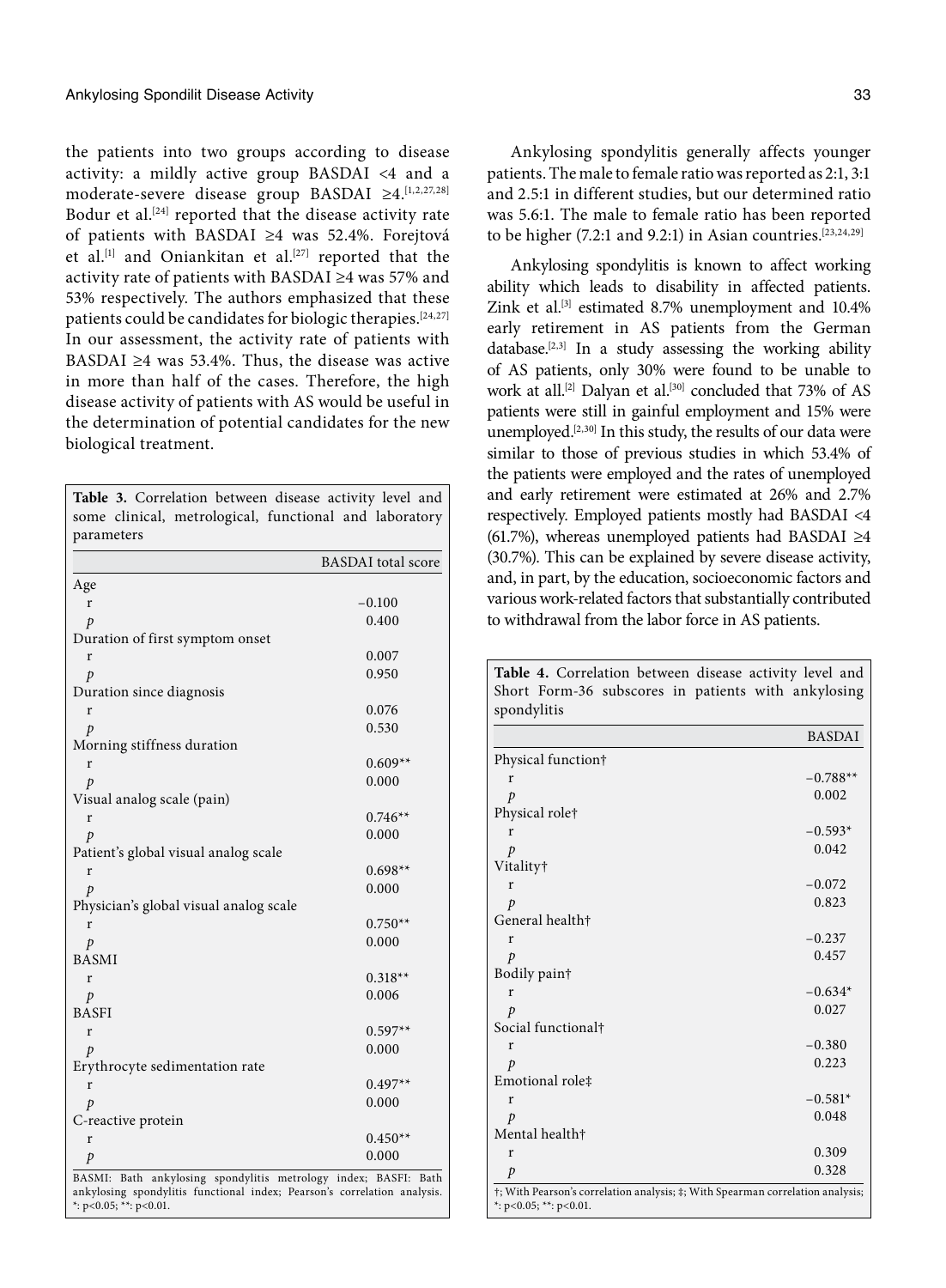|                                  | BASDAI < 4      | $BASDAI \geq 4$ | p         |
|----------------------------------|-----------------|-----------------|-----------|
| Tragus to wall                   | $14.6 \pm 4.7$  | $16.7\pm8.2$    | $>0.05**$ |
| Cervical rotation                | $60.5 \pm 21.9$ | $48.3 \pm 20.3$ | $0.019*$  |
| Lumbar Schober's                 | $2.8 \pm 2.3$   | $2.10 \pm 1.9$  | $>0.05**$ |
| Lumbar side flexion              | $9.8 + 5.8$     | $10.5 \pm 12.7$ | $>0.05**$ |
| Intermalleolar                   | $97.1 \pm 28.9$ | $90.4 \pm 25.3$ | $>0.05*$  |
| Modified Schober's               | $4.7 + 3$       | $2.8 \pm 2.1$   | $0.003*$  |
| Chest expansion, (cm)            | $3.8 \pm 1.9$   | $3.1 \pm 1.6$   | $>0.05*$  |
| Finger floor distance, (cm)      | $16.6 \pm 14.6$ | $24.9 \pm 17.8$ | $0.042*$  |
| Cervical flexion, (cm)           |                 |                 |           |
| (Chin-manibrium sterni distance) | $2.4 \pm 2.3$   | $3.2 \pm 2.0$   | $>0.05*$  |
| Cervikal extention, (cm)         | $5.2 \pm 5.2$   | $8.2 + 9.1$     | $>0.05**$ |

**Table 5.** Differences in disease activity indices and metrological measurements

Dalyan et al.<sup>[30]</sup> reported spinal mobility indices were the most powerful predictors of functional loss in AS patients,[2,28] whereas disease activity and metrologic index scores (particularly the modified Schober test) were the strongest variables predicting functional disability.[2] The correlation between BASDAI and BASMI was poor in a Swedish study. These findings may be due to the fact that disease activity and range of motion are different variables which necessitate a separate evaluation. Therefore, the authors considered that disease activity has great importance for the patient's well-being.<sup>[28]</sup> However, both BASDAI and BASMI showed significant improvement after eight weeks of a home exercise program. Kaan and Ferda, [31] showed correlations between BASDAI total score and chest expansion, wall-occiput distance, chinmanubrium distance and lumbar Schober's. In the present study, disease activity showed significant association with BASMI scores, patient and physician global assessment. In addition, BASMI, finger-tofloor distance, chronic low back pain, patient's global VAS and physician global VAS measurements were

| Clinical parameters                  | BASDAI<4 | $BASDAI \geq 4$ | $\mathcal{P}$ |  |
|--------------------------------------|----------|-----------------|---------------|--|
| Chronic back pain                    |          |                 |               |  |
| Yes                                  | 20       | 32              | 0.069         |  |
| No                                   | 14       | 7               |               |  |
| Daily low back pain complaint        |          |                 | $0.026*$      |  |
| Yes                                  | 21       | 33              |               |  |
| No                                   | 13       | 6               |               |  |
| Improved low back pain with exercise |          |                 |               |  |
| Yes                                  | 22       | 25              | 0.957         |  |
| No                                   | 12       | 14              |               |  |
| Improved low back pain with rest     |          |                 |               |  |
| Yes                                  | 15       | 29              | $0.008**$     |  |
| No                                   | 19       | 10              |               |  |
| Awakening at night because of pain   |          |                 |               |  |
| Yes                                  | 18       | 32              | $0.008**$     |  |
| No                                   | 16       | 7               |               |  |
| Peripheral arthritis                 |          |                 |               |  |
| Yes                                  | 12       | 17              | 0.460         |  |
| No                                   | 22       | 22              |               |  |
| Gluteal pain                         |          |                 |               |  |
| Yes                                  | 17       | 26              | 0.305         |  |
| No                                   | 17       | 9               |               |  |

| Table 6. Comparison of clinical parameters according to disease activity score Bath<br>ankylosing spondylitis disease activity index $(\langle 4, \geq 4 \rangle)$ in patients with ankylosing<br>spondylitis |                             |       |
|---------------------------------------------------------------------------------------------------------------------------------------------------------------------------------------------------------------|-----------------------------|-------|
| Clinical parameters                                                                                                                                                                                           | $BASDAI < 4$ $BASDAI \ge 4$ |       |
| Chronic back pain                                                                                                                                                                                             |                             | 0.069 |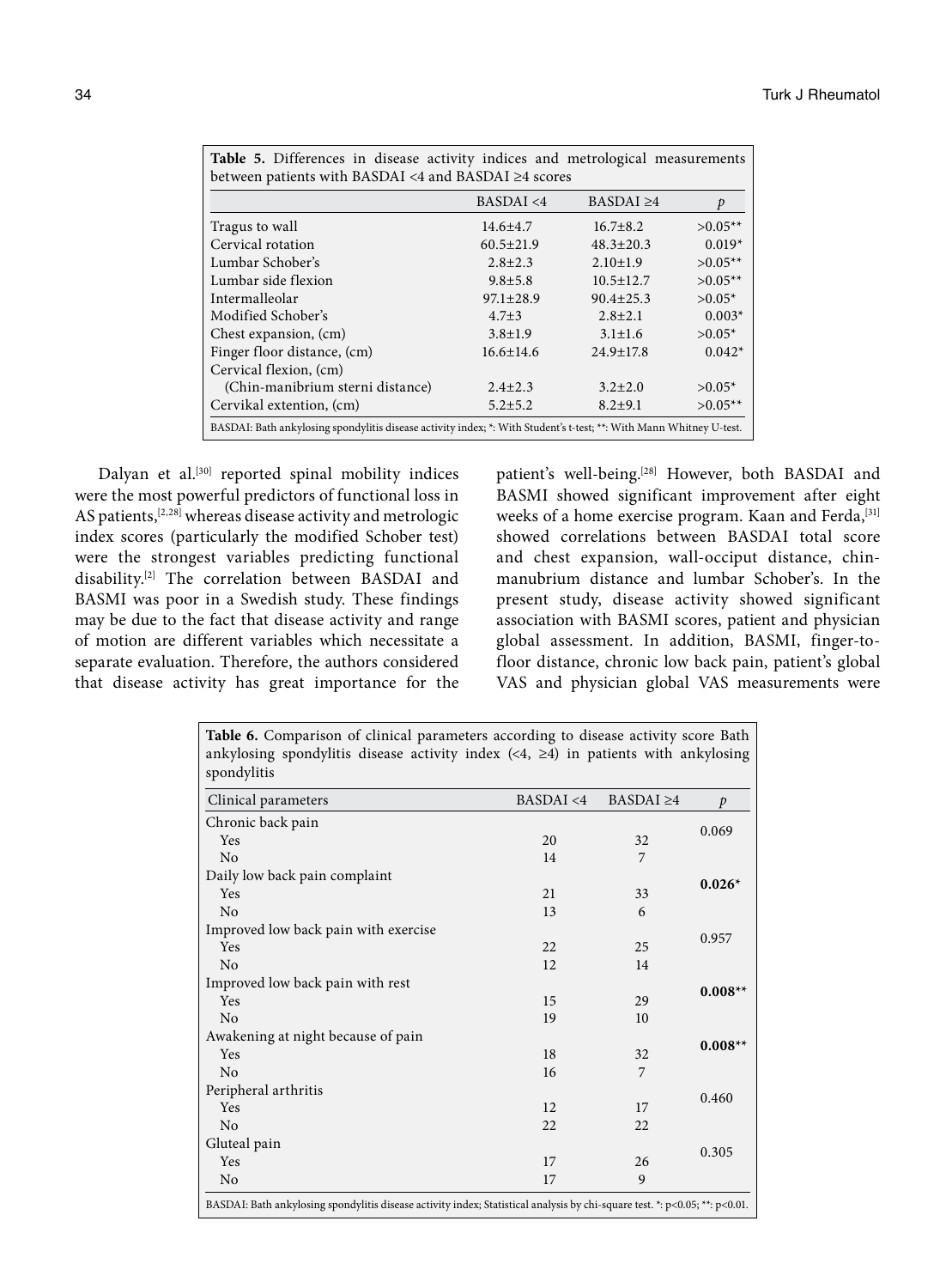statistically higher, and modified Schober's and cervical rotation measurements were lower in the group with BASDAI ≥4 scores. High disease activity seems to be an important factor which affects spinal mobility parameters and patients' general well-being. This is important both for daily life and working ability.

There is some evidence for an association of ESR and CRP with disease activity in AS.<sup>[2]</sup> Some authors stated that CRP and ESR have no predictive value in determining the disease activity of AS patients who have peripheral arthritis.<sup>[32]</sup> Spoorenberg et al.<sup>[33]</sup> concluded that ESR and CRP did not play a role in the evaluation of the disease activity in AS patients with and without peripheral arthritis. In that study, BASDAI was also used as an indicator of disease activity.<sup>[32,33]</sup> Levels of acute-phase reactants (ESR and CRP level) are elevated in only a limited number of patients with AS. A normal value for acute phase reactants does not rule out active disease. The discriminative power of ESR and CRP does not comprehensively represent the disease process in AS. However, there was some evidence for an association of ESR and CRP with disease activity in AS.[34] Clinical measures of disease activity and functional disability correlated more with CRP than with  $ESR$ .<sup>[2,34]</sup> In the present study, patients with BASDAI ≥4 had higher ESR and CRP levels ( $p=0.001$ ) compared with patients who had BASDAI <4 score. ESR and CRP levels were significantly correlated with disease activity in patients with AS. Dougados et al.[35] suggested increased CRP levels in AS patients with axial involvement and<sup>[2]</sup> a correlation with clinical severity of the disease.<sup>[2]</sup> This supports the view that acute phase parameters would be useful to reveal the disease activity.

Brandt et al.<sup>[36]</sup> found a significant correlation between BASDAI and BASFI. Bodur et al.<sup>[24]</sup> reported significantly higher BASFI scores in the patients with high BASDAI scores (>4) compared with low BASDAI score (<4). Physical functional outcome is related to both disease activity and resulting damage.[31] Zhao et al.[34] showed that functional disability had a correlation with disease activity. In our study, BASFI score was higher in the group with BASDAI ≥4, and BASDAI total score was significantly correlated with BASFI score.

Patients suffering from chronic pain syndromes may have distress, negative feelings and dissatisfaction in many aspects of life. These patients typically have poor QoL status as is mostly found with RA patients.[2] The QoL has been determined as the perception of the individual of his or her situation in the current culture and value system. While health situation and functional situation are predominantly related to the physical condition, the term 'quality of life' includes the wishes, expectations and emotional responses of the individual related to his/her health.<sup>[5,37]</sup> Individuals with chronic diseases cannot perform their daily living activities sufficiently. Owing to the combination of all these factors, the QoL of the individuals may be affected negatively.<sup>[5]</sup> There are still no standard recommendations about QoL instruments for AS.[28] Bostan et al.<sup>[2]</sup> showed that patients with AS had poorer QoL. The most important determinants in selfreported QoL were the levels of functional disability and disease activity.<sup>[2]</sup> Turan et al.<sup>[5]</sup> found no significant correlation between BASDAI and subgroups of SF-36 (except general health).[2] Vesović-Potić et al.[28] showed no significant differences in spinal mobility measures and the SF-36 subscore scores between the education level group although some studies indicate that a low education level is associated with worse QoL. Zhao et al.[34] showed that QoL did not have any correlation with disease activity. Quality of life takes into account the effect of impairments and disability on the patient in addition to other influences including personality, social and physical environment, economic resources, and culture.[33] In the present study, there were significant correlations between disease activity and subscores of SF-36 physical function, physical role, bodily pain and emotional role. It is concluded that disease activity causes poorer QoL and particularly affects physical health subscores of general health quality.

Finally, the limitations of this study are a lack of patient follow up and also a lack of evaluation of the physical component summary (PCS) and mental component summary (MCS) of SF-36. Thus, there is a need to design larger studies for the reliability and validity of the summary component of SF-36 which has not yet been studied for a Turkish version. Further prospective longitudinal studies are needed to establish the definitive relationships between clinical findings, functional disability and QoL related with disease activity in patients with AS.

In conclusion, this study showed that disease activity is associated with functional disability, clinical findings and QoL in AS. High disease activity seems to be an important factor which affects spinal mobility parameters and the patients' general well-being. Short Form-36 subscore can be used to evaluate general body health, particularly physical health dimensions. There is a need to design further studies to define the effect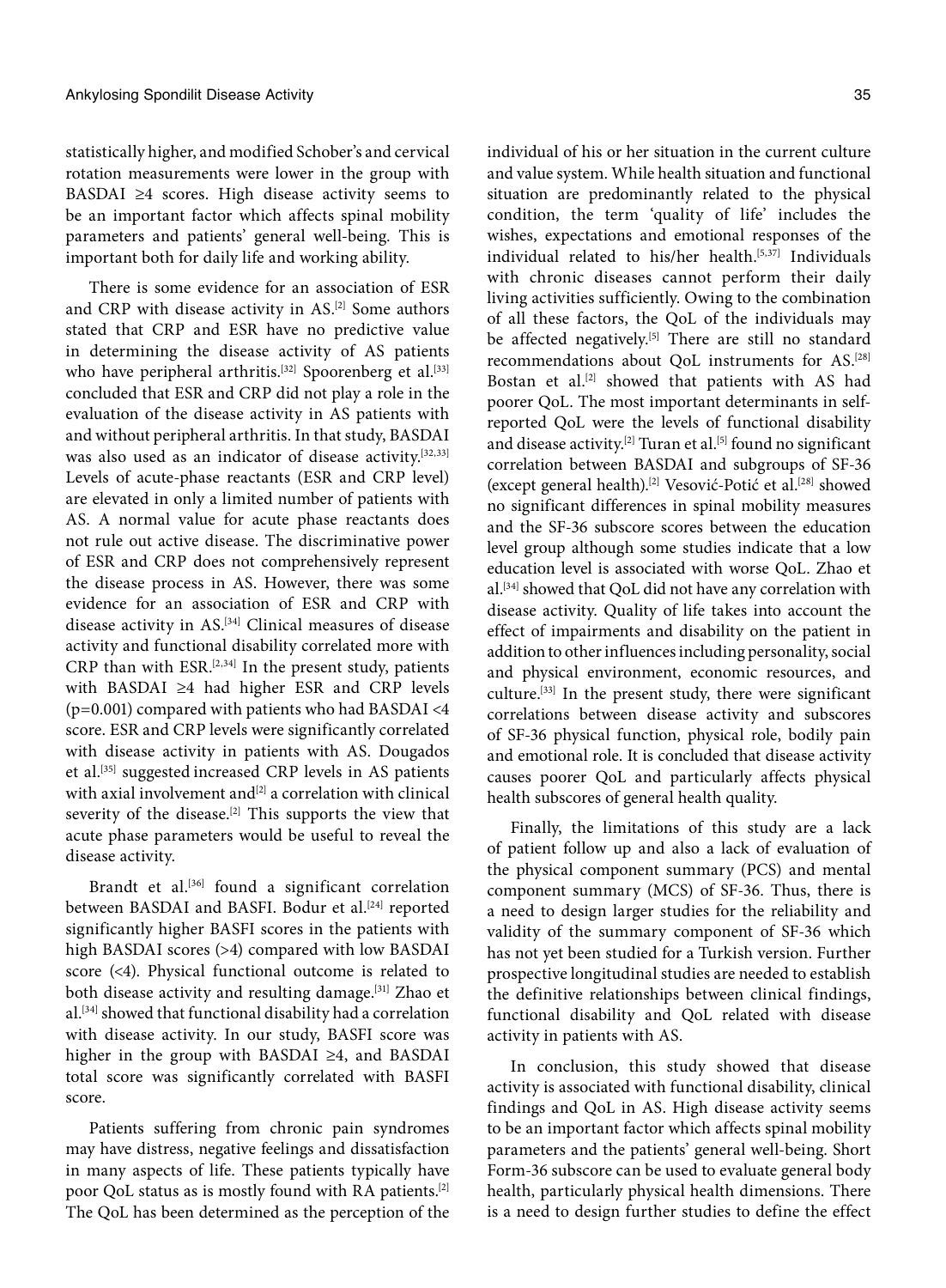of disease activity on body health. The recognition of complicated relationships between clinical findings, QoL and functional disability, and disease activity in patients with AS will help us to develop further management strategies to reduce disease activity and to improve their functional status.

# **Declaration of conflicting interests**

The authors declared no conflicts of interest with respect to the authorship and/or publication of this article.

## **Funding**

The authors received no financial support for the research and/or authorship of this article.

## **REFERENCES**

- 1. Forejtová S, Mann H, Stolfa J, Vedral K, Fenclová I, Némethová D, et al. Factors influencing health status and disability of patients with ankylosing spondylitis in the Czech Republic. Clin Rheumatol 2008;27:1005-13.
- 2. Bostan EE, Borman P, Bodur H, Barça N. Functional disability and quality of life in patients with ankylosing spondylitis. Rheumatol Int 2003;23:121-6.
- 3. Zink A, Braun J, Listing J, Wollenhaupt J. Disability and handicap in rheumatoid arthritis and ankylosing spondylitis-results from the German rheumatological database. German Collaborative Arthritis Centers. J Rheumatol 2000;27:613-22.
- 4. Ortiz Z, Shea B, Garcia Dieguez M, Boers M, Tugwell P, Boonen A, et al. The responsiveness of generic quality of life instruments in rheumatic diseases. A systematic review of randomized controlled trials. J Rheumatol 1999;26:210-6.
- 5. Turan Y, Duruöz MT, Cerrahoglu L. Quality of life in patients with ankylosing spondylitis: a pilot study. Rheumatol Int 2007;27:895-9.
- 6. Heuft-Dorenbosch L, van Tubergen A, Spoorenberg A, Landewé R, Dougados M, Mielants H, et al. The influence of peripheral arthritis on disease activity in ankylosing spondylitis patients as measured with the Bath Ankylosing Spondylitis Disease Activity Index. Arthritis Rheum 2004;51:154-9.
- 7. Calin A, Nakache JP, Gueguen A, Zeidler H, Mielants H, Dougados M. Defining disease activity in ankylosing spondylitis: is a combination of variables (Bath Ankylosing Spondylitis Disease Activity Index) an appropriate instrument? Rheumatology (Oxford) 1999;38:878-82.
- 8. Taylor AL, Balakrishnan C, Calin A. Reference centile charts for measures of disease activity, functional impairment, and metrology in ankylosing spondylitis. Arthritis Rheum 1998;41:1119-25.
- 9. Ward MM. Predictors of the progression of functional disability in patients with ankylosing spondylitis. J Rheumatol 2002;29:1420-5.
- 10. Falkenbach A, Franke A, van der Linden S. Factors associated with body function and disability in patients with ankylosing spondylitis: a cross-sectional study. J Rheumatol 2003;30:2186-92.
- 11. van der Linden S, Valkenburg HA, Cats A. Evaluation of diagnostic criteria for ankylosing spondylitis. A proposal for modification of the New York criteria. Arthritis Rheum 1984;27:361-8.
- 12. Ariza-Ariza R, Hernández-Cruz B, Navarro-Sarabia F. Physical function and health-related quality of life of Spanish patients with ankylosing spondylitis. Arthritis Rheum 2003;49:483-7.
- 13. Jenkinson TR, Mallorie PA, Whitelock HC, Kennedy LG, Garrett SL, Calin A. Defining spinal mobility in ankylosing spondylitis (AS). The Bath AS Metrology Index. J Rheumatol 1994;21:1694-8.
- 14. Jones SD, Porter J, Garrett SL, Kennedy LG, Whitelock H, Calin A. A new scoring system for the Bath Ankylosing Spondylitis Metrology Index (BASMI). J Rheumatol 1995;22:1609.
- 15. Yanik B, Gürsel YK, Kutlay S, Ay S, Elhan AH. Adaptation of the Bath Ankylosing Spondylitis Functional Index to the Turkish population, its reliability and validity: functional assessment in AS. Clin Rheumatol 2005;24:41-7.
- 16. Akkoc Y, Karatepe AG, Akar S, Kirazli Y, Akkoc N. A Turkish version of the Bath Ankylosing Spondylitis Disease Activity Index: reliability and validity. Rheumatol Int 2005;25:280-4.
- 17. Calin A, Mackay K, Santos H, Brophy S. A new dimension to outcome: application of the Bath Ankylosing Spondylitis Radiology Index. J Rheumatol 1999;26:988-92.
- 18. Kaya A, Ozgocmen S, Kamanli A, Aydogan R, Yildirim A, Ardicoglu O. Evaluation of a quantitative scoring of enthesitis in ankylosing spondylitis. J Clin Rheumatol 2007;13:303-6.
- 19. Zochling J, Braun J. Assessment of ankylosing spondylitis. Clin Exp Rheumatol 2005;23(5 Suppl 39):S133-41.
- 20. Ward MM. Health-related quality of life in ankylosing spondylitis: a survey of 175 patients. Arthritis Care Res 1999;12:247-55.
- 21. Taylor WJ, Harrison AA. Could the Bath Ankylosing Spondylitis Disease Activity Index (BASDAI) be a valid measure of disease activity in patients with psoriatic arthritis? Arthritis Rheum 2004;51:311-5.
- 22. Husted JA, Gladman DD, Farewell VT, Long JA, Cook RJ. Validating the SF-36 health survey questionnaire in patients with psoriatic arthritis. J Rheumatol 1997;24:511-7.
- 23. Baek HJ, Shin KC, Lee YJ, Kang SW, Lee EB, Yoo CD, et al. Clinical features of adult-onset ankylosing spondylitis in Korean patients: patients with peripheral joint disease (PJD) have less severe spinal disease course than those without PJD. Rheumatology (Oxford) 2004; 43:1526-31.
- 24. Bodur H, Ataman S, Akbulut L, Evcik D, Kavuncu V, Kaya T, et al. Characteristics and medical management of patients with rheumatoid arthritis and ankylosing spondylitis. Clin Rheumatol 2008;27:1119-25.